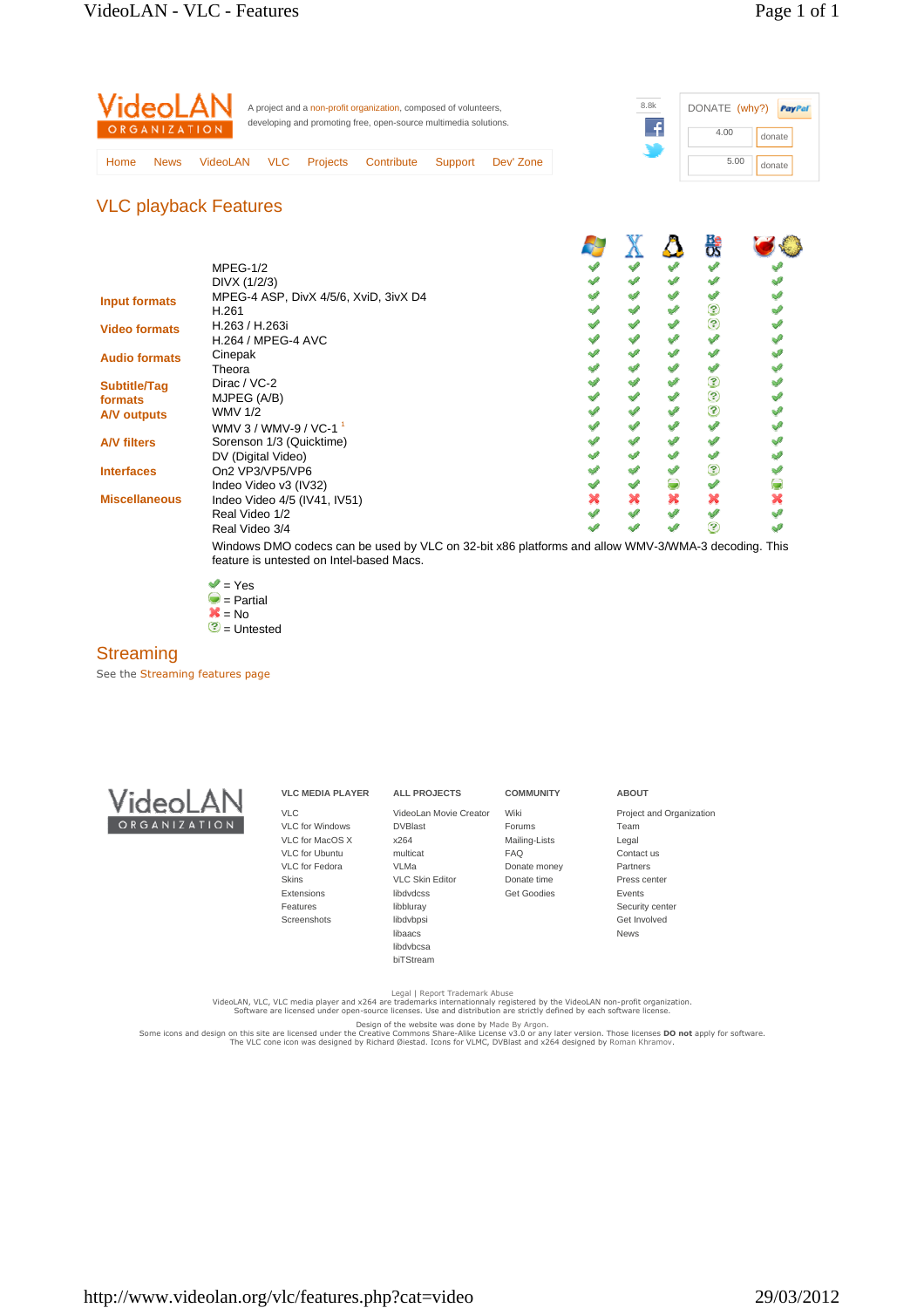| 5.00<br><b>VLC</b><br><b>Projects</b><br><b>VideoLAN</b><br>Contribute<br>Dev' Zone<br>Support<br><b>News</b><br>Home | DONATE (why?)<br>PayPal<br>donate |  |
|-----------------------------------------------------------------------------------------------------------------------|-----------------------------------|--|
|                                                                                                                       | donate                            |  |

## VLC playback Features

|                                     |                                          |                    |                                          |           | <b>Be</b>                   |  |
|-------------------------------------|------------------------------------------|--------------------|------------------------------------------|-----------|-----------------------------|--|
|                                     | <b>UDP/RTP Unicast</b>                   |                    |                                          |           |                             |  |
|                                     | <b>UDP/RTP Multicast</b>                 |                    |                                          |           | ×                           |  |
|                                     | HTTP / FTP                               |                    |                                          |           | جي                          |  |
|                                     | <b>MMS</b>                               |                    |                                          |           | ✔                           |  |
|                                     | <b>TCP/RTP Unicast</b>                   |                    |                                          | A         | P                           |  |
|                                     | <b>DCCP/RTP Unicast</b>                  |                    |                                          | Å         | ×                           |  |
|                                     | File                                     |                    |                                          |           | Í                           |  |
| Input media                         | DVD Video <sup>1</sup>                   |                    |                                          |           |                             |  |
|                                     | Video CD / VCD                           |                    |                                          |           | ×                           |  |
|                                     | SVCD <sup>2</sup>                        |                    |                                          | ۵         | ×                           |  |
|                                     | Audio CD (no DTS-CD)                     |                    |                                          |           | ×                           |  |
|                                     | DVB (Satellite,<br>Digital TV, Cable TV) |                    | $\bullet$ EyeTV $3$                      |           | ✔                           |  |
|                                     | MPEG encoder <sup>4</sup>                |                    | ×                                        |           | ×                           |  |
| <b>Input formats</b>                | Video acquisition                        | <b>Direct Show</b> | $\blacktriangleright$ QTKit <sup>5</sup> | V4L, V4L2 | ×                           |  |
| <b>Video formats</b>                | MPEG (ES,PS,TS,PVA,MP3)                  |                    |                                          |           |                             |  |
|                                     | AVI                                      |                    |                                          |           | P                           |  |
| <b>Audio formats</b>                | ASF / WMV / WMA                          |                    |                                          |           | A                           |  |
|                                     | MP4 / MOV / 3GP                          |                    |                                          |           |                             |  |
| Subtitle/Tag<br>formats             | OGG / OGM / Annodex                      |                    |                                          |           |                             |  |
|                                     | Matroska (MKV)                           |                    |                                          |           |                             |  |
| <b>A/V outputs</b>                  | Real                                     |                    |                                          | ◒         | ●                           |  |
| Input formats<br><b>A/V filters</b> | WAV (including DTS)                      |                    |                                          |           | v                           |  |
|                                     | Raw Audio: DTS, AAC, AC3/A52             |                    |                                          | Ú         | P                           |  |
| <b>Interfaces</b>                   | Raw DV                                   |                    |                                          |           |                             |  |
|                                     | <b>FLAC</b>                              |                    |                                          | ୰         | $\mathcal{L}^{\mathcal{L}}$ |  |
| <b>Miscellaneous</b>                | FLV (Flash)                              |                    |                                          | فمحصه     | ☺                           |  |
|                                     | <b>MXF</b>                               |                    |                                          |           | $\odot$                     |  |
|                                     | <b>Nut</b>                               |                    |                                          |           | ☺                           |  |
|                                     | Standard MIDI / SMF                      |                    |                                          |           | $\mathcal{L}$               |  |
|                                     | Creative <sup>™</sup> Voice              |                    |                                          |           |                             |  |

DVD decryption is done through the libdvdcss library.

VLC on GNU/Linux, Solaris, and Microsoft Windows has playback control support via libcdio and libvcdinfo. On other platforms, SVCD support varies depending on the availability of these libraries. (Volunteers for adding support are always welcome.). Handling still frames (often used in menus) and switching between different video formats is problematic.

On Mac OS X 10.4 or later, VLC is able to grab video and audio from EyeTV applications and therefore all EyeTVcompatible capture devices. The user needs to install a plugin to EyeTV.app in order to use this feature. Guidance is provided in the User Interface. Requires VLC 0.9.0 or later.

VLC for GNU/Linux supports V4L2 compatible encoding cards as well as two kinds of MPEG-2 encoding cards: Hauppauge WinTV-PVR-250/350 and Visiontech Kfir.

VLC can capture video from internal iSights on Mac OS X 10.5 or later (video only) since version 0.9.0. VLC 1.2 adds capturing from all devices supported by QTKit. It also enables audio capturing support on Mac OS X 10.6 and later.

- $\blacktriangledown$  = Yes
- $\bullet$  = Partial
- $\overline{\mathbf{x}}$  = No

 $\circledcirc$  = Untested

## **Streaming**

See the Streaming features page



# **VLC MEDIA PLAYER**

VLC VLC for Windows VLC for MacOS X VLC for Ubuntu VLC for Fedora Skins

DVBlast x264 multicat VLMa VLC Skin Editor

**ALL PROJECTS**

VideoLan Movie Creator Wiki

**COMMUNITY**

Forums Mailing-Lists FAQ Donate money Donate time

#### **ABOUT**

Project and Organization Team Legal Contact us Partners Press center